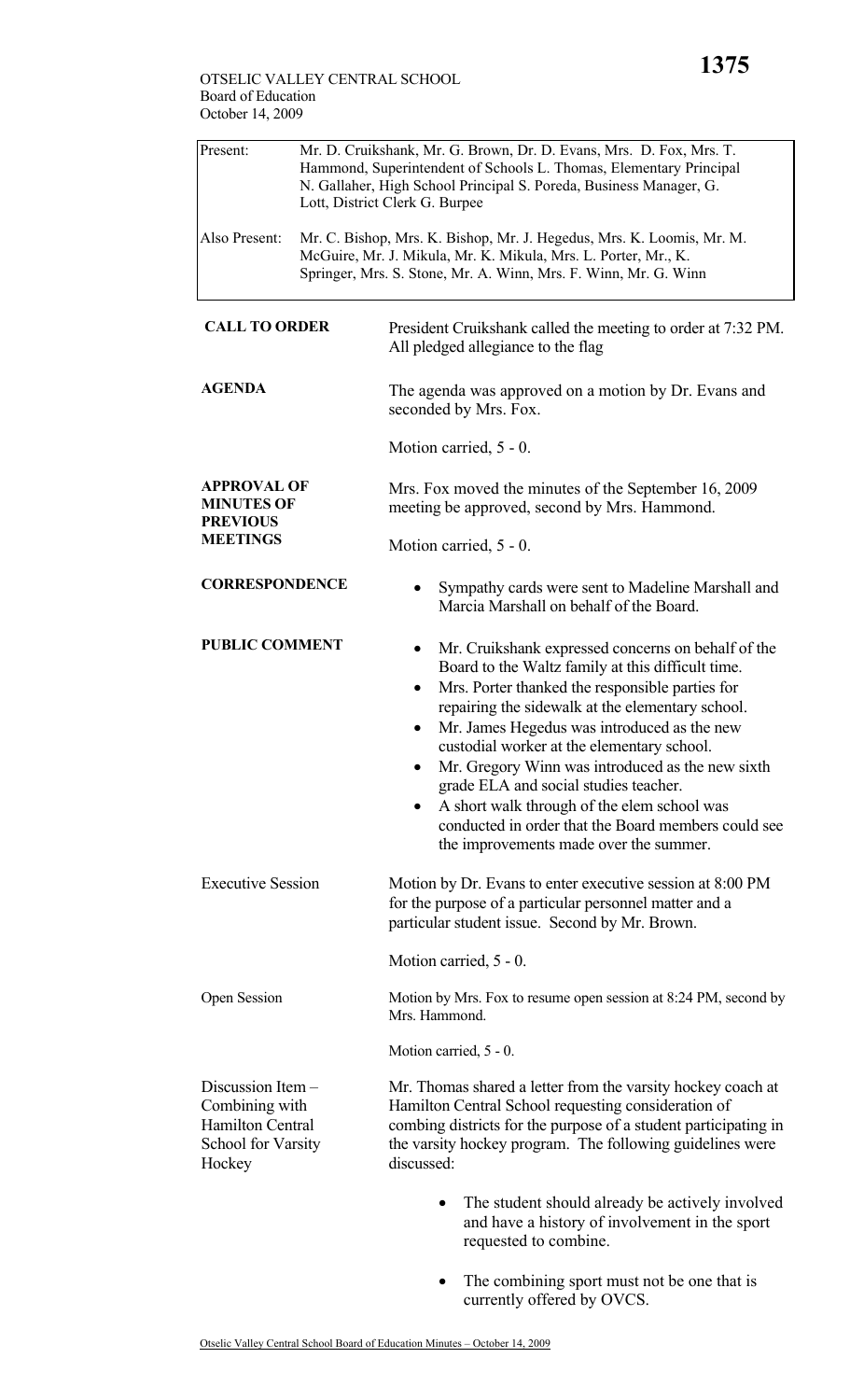- A formal request must be made and approved by the Board of Education for each sport and each season.
- Both Boards of Education (or their designees) must exchange letters verifying their approval of any merging of teams and subsequent approval of the "outside" district's student(s) participating on the combined team.
- The district should not be required to incur additional financial obligations with respect to the student's participation, including but not limited to transportation, equipment, insurance, etc.
- Any OV student participating on a combined team remains accountable to Otselic Valley's interscholastic athletics training rules, eligibility rules, and/or behavioral expectations.

Motion by Mrs. Hammond to combine with Hamilton Central School for the purpose of allowing Kameron Mikula, a student at Otselic Valley Central School, to participate on the varsity hockey team for the 2009-2010 season, with the understanding that the above guidelines are adhered to. Second by Dr. Evans.

Motion carried, 5 - 0.

## **REPORTS**

Superintendent's

(FY'09/10 - #22)

(FY'09/10 - #23)

Mr. Thomas reported on the following items to the Board:

- Mrs. Loomis and Mrs. Burpee were introduced and reported on their duties and responsibilities at the junior-senior high school.
- Joshua Lawrence has been appointed network specialist through BT BOCES and began working in the District on October 13, 2009.
- OVEA grievance concerning the bidding process
- OVTA grievance concerning an individual's work schedule.
- Newly created club guidelines were discussed.

Motion by Mrs. Fox to create the Viking TV Club on a trial basis for the remainder of the 2009-2010 school year. Second by Mrs. Hammond.

Motion carried, 5 - 0.

- NYSERDA Energy Saving Grant
- Official opening of the newly renovated Delaware-Chenango-Madison-Otsego BOCES campus. A news article was circulated.
- A draft prioritization document was distributed as a solution for a 2-campus district. Several items on the list were considered in order to make both campuses more community centered. The Board was asked to review the list and prioritize items.
- Tuition payments for non resident students. A parent has inquired if a payment plan could be developed. Dr. Evans suggested a signed agreement by the parent for the payment of the tuition. It was the consensus of the Board to allow a payment plan of two payments, one at the start of the school year with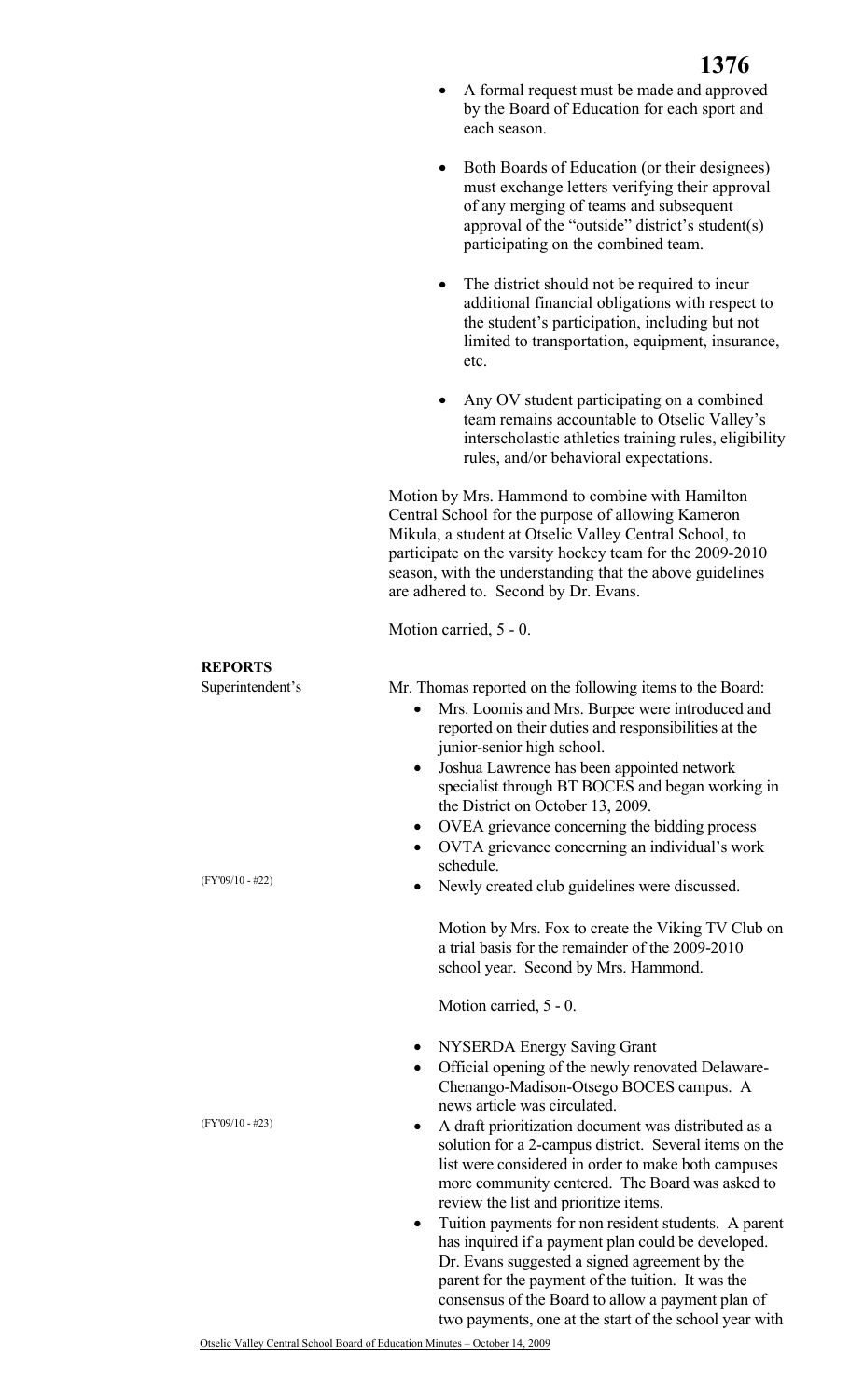**1377**

| Business Manager's      | Mr. Lott reported on the following:<br>Property tax issues.                                                                                                                                                                                                                                                                                                                                                                                                                                                                                                      |
|-------------------------|------------------------------------------------------------------------------------------------------------------------------------------------------------------------------------------------------------------------------------------------------------------------------------------------------------------------------------------------------------------------------------------------------------------------------------------------------------------------------------------------------------------------------------------------------------------|
| $(FY'09/10 - #24)$      | Distribution of the Financial Report and Extra<br>$\bullet$<br>Classroom Activity Fund Corrective Plan.                                                                                                                                                                                                                                                                                                                                                                                                                                                          |
|                         | Motion by Dr. Evans to accept the corrective action<br>plan. Second by Mrs. Fox.                                                                                                                                                                                                                                                                                                                                                                                                                                                                                 |
|                         | Motion carried, 5 - 0.                                                                                                                                                                                                                                                                                                                                                                                                                                                                                                                                           |
|                         | Explanation of the OMNI 403(b) plan.<br>Mr. Springer was introduced and he reviewed the<br>$\bullet$<br>following:<br>-September/October Operations and<br>Maintenance report<br>-Receipt of a quote for the five bus cameras<br>-Suggestions for the bus report<br>The bus BAN is 2% less than last year.<br>The ERS is raised by 58% not 62%. The District's<br>$\bullet$<br>share is $11\%$ .                                                                                                                                                                 |
| Elementary Principal's  | Ms. Gallaher reported on the following:                                                                                                                                                                                                                                                                                                                                                                                                                                                                                                                          |
|                         | Open house went well. The PTO and Chenango<br>٠<br>Health Network had informational booths. The<br>success of an open house is measured by the<br>amount of leftover cookies and there were none.<br>District hours were held on Friday, October 9 <sup>th</sup> .<br>$\bullet$<br>There was a book share and a PD360 presentation.<br>Some teachers attended a workshop in Norwich.                                                                                                                                                                             |
| High School Principal's | Mr. Poreda reported on the following items to the Board:<br>District hours were held on October $9th$ . The<br>teachers liked having choices. There were<br>technology activities in the afternoon when teachers<br>created their own web pages.<br>Review of the athletic guidelines.<br>$\bullet$<br>Distribution of the activity/dance schedule.<br>Open House had the lowest attendance in the last<br>$\bullet$<br>four years.<br>Financial Aid Night all-call was made.<br>$\bullet$<br>There was good attendance at the community<br>$\bullet$<br>picnic. |
| Board Member's          | The following topics were discussed:<br>Governor Paterson has proclaimed October $19 - 23$ ,<br>$\bullet$                                                                                                                                                                                                                                                                                                                                                                                                                                                        |
| $(FY'09/10 - #26)$      | 2009 as School Board Recognition Week. The<br>Board members were thanked for their dedication<br>to the students and communities that make up<br>Otselic Valley.<br>Michael McGuire from the Evening Sun was<br>$\bullet$<br>introduced. He has been assigned to cover event at<br>Otselic Valley.<br>The District Goals were reviewed.<br>$\bullet$                                                                                                                                                                                                             |
|                         | Motion by Dr. Evans to accept the goals as<br>presented. Second by Mrs. Hammond.                                                                                                                                                                                                                                                                                                                                                                                                                                                                                 |
|                         | Motion carried, 5 - 0.                                                                                                                                                                                                                                                                                                                                                                                                                                                                                                                                           |
|                         | The annual Fall Dinner meeting of the Chenango<br>$\bullet$<br>County School Boards' Association will be<br>November 5, 2009.                                                                                                                                                                                                                                                                                                                                                                                                                                    |

the second one due in December.

Otselic Valley Central School Board of Education Minutes – October 14, 2009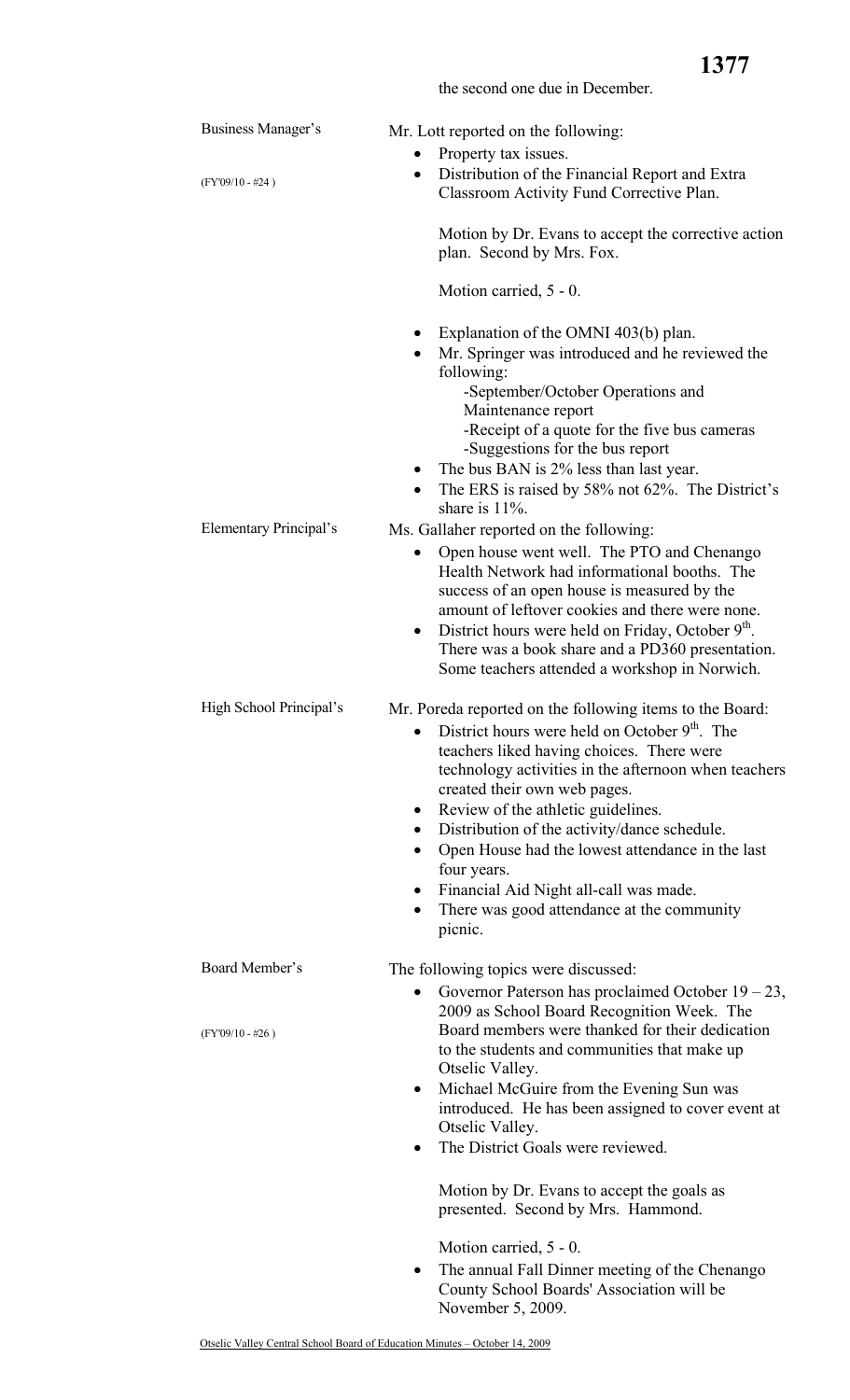- The Legislative Breakfast will be January 23, 2010 at the Silo in Greene.
- Dr. Evans reported that he and Mr. Thomas, Mr. Lott, and Mr. Springer spoke to the Money 101 class at the junior-senior high school about careers they chose and how they got there.

Motion by Mrs. Fox to accept the financial reports as presented. Second by Dr. Evans.

Motion carried,  $5 - 0$ .

## **UNFINISHED BUSINESS**

**Financial Reports** 

(FY'09/10 - #27)

| Discussion Item - Tie | The tie breaker rule of September, 2005 was discussed. It |
|-----------------------|-----------------------------------------------------------|
| <b>Breaker Rule</b>   | was reaffirmed by the Board that whoever is placed on the |
|                       | agenda first has most seniority.                          |
|                       |                                                           |

LINKS 11 Plan Motion by Dr. Evans, upon the recommendation of the Superintendent of Schools, to accept the LINKS 11 Plan for the 2009-2010 school year. Second by Mr. Brown.

Motion carried, 5 - 0.

## **NEW BUSINESS**

Personnel Recommendations Motion by Mrs. Fox, upon the recommendation of the Superintendent of Schools, to approve the following personnel recommendations:

| <b>Erskine Smith</b> | Retirement<br>resignation as a<br>custodial worker | <b>Effective October</b><br>15, 2009 |
|----------------------|----------------------------------------------------|--------------------------------------|
| Matthew<br>Williams  | Appointment as                                     | At a stipend of                      |
|                      | the girls modified<br>basketball coach             | \$1,466.00                           |
|                      | for the 2009-2010                                  |                                      |
|                      | season                                             |                                      |
| Adam DiDuro          | Conditional                                        |                                      |
|                      | appointment                                        |                                      |
|                      | pending                                            |                                      |
|                      | clearance from<br>the State                        |                                      |
|                      | Education                                          |                                      |
|                      | Department as a                                    |                                      |
|                      | substitute teacher                                 |                                      |
| Gina Calvello        | Appointment as a                                   |                                      |
|                      | substitute food                                    |                                      |
|                      | service worker,                                    |                                      |
|                      | custodial worker,                                  |                                      |
|                      | and school aide                                    |                                      |
| Nancy Pettit         | Conditional                                        |                                      |
|                      | appointment                                        |                                      |
|                      | pending                                            |                                      |
|                      | clearance from                                     |                                      |
|                      | the State<br>Education                             |                                      |
|                      | Department as                                      |                                      |
|                      | substitute                                         |                                      |
|                      | custodial worker                                   |                                      |
| <b>Farin Littler</b> | Conditional                                        |                                      |
|                      | appointment                                        |                                      |
|                      | pending                                            |                                      |
|                      | clearance from                                     |                                      |
|                      | the State                                          |                                      |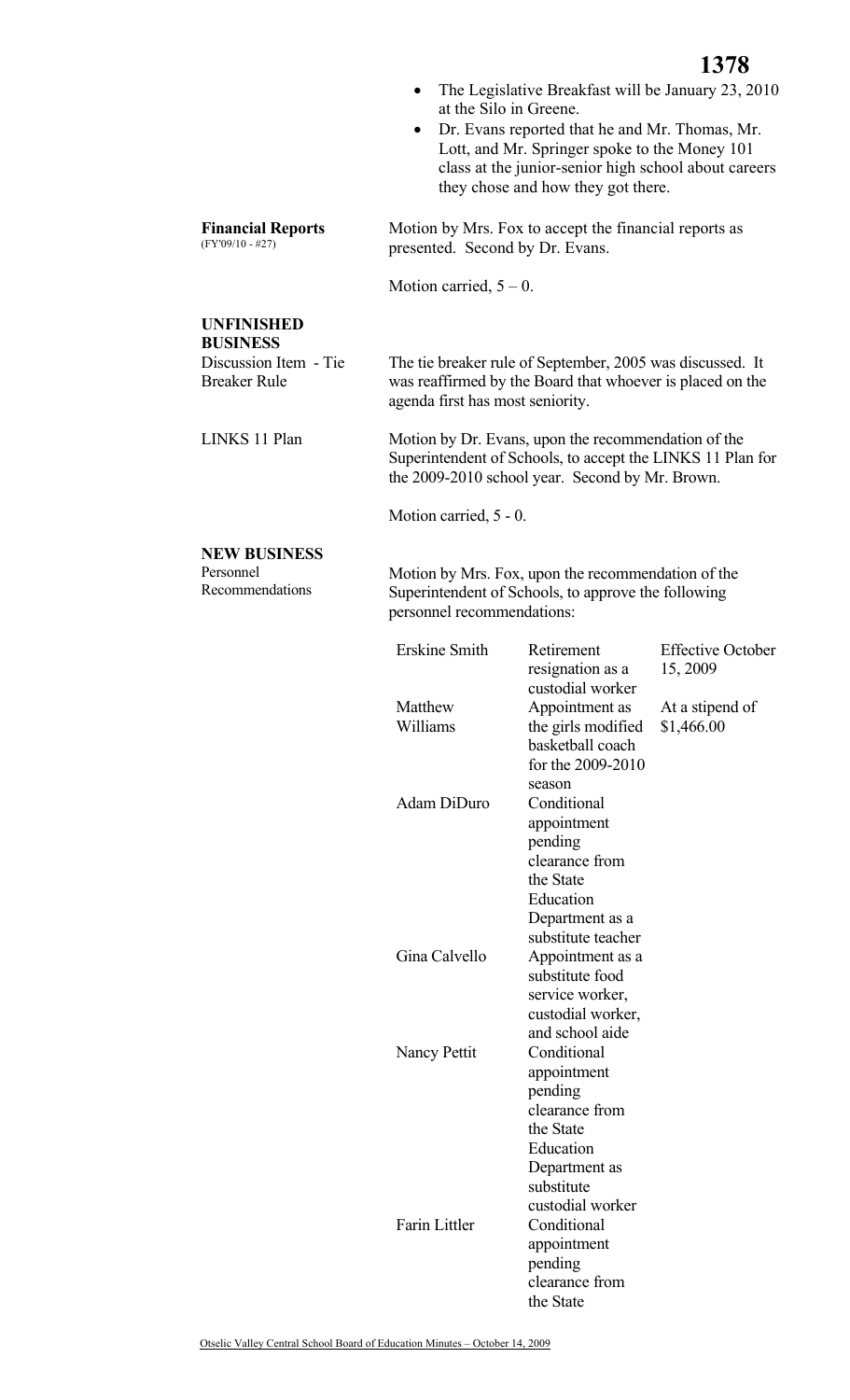|                                                                           | George Granata<br>Colleen English                                                                                                              | Education<br>Department as a<br>substitute school<br>aide, custodial<br>worker, and<br>licensed teaching<br>assistant<br>Conditional<br>appointment<br>pending<br>clearance from<br>the State<br>Education<br>Department as<br>substitute teacher<br>Appointment as a<br>substitute school |  |
|---------------------------------------------------------------------------|------------------------------------------------------------------------------------------------------------------------------------------------|--------------------------------------------------------------------------------------------------------------------------------------------------------------------------------------------------------------------------------------------------------------------------------------------|--|
|                                                                           | Second by Mr. Brown.                                                                                                                           | nurse                                                                                                                                                                                                                                                                                      |  |
|                                                                           | Motion carried, $5 - 0$ .                                                                                                                      |                                                                                                                                                                                                                                                                                            |  |
|                                                                           |                                                                                                                                                | It was the consensus of the Board to table the appointments<br>of Ronald Graham and Danielle Graham as co-coaches of<br>the girls Varsity basketball team at this time.                                                                                                                    |  |
| <b>Non Resident</b><br><b>Attendance Request</b>                          | Motion by Mr. Brown, upon the recommendation of the<br>Superintendent of Schools, to approve the following non<br>resident attendance request: |                                                                                                                                                                                                                                                                                            |  |
|                                                                           |                                                                                                                                                | Christian McAuley made by Tammy Smith                                                                                                                                                                                                                                                      |  |
|                                                                           | Second by Dr. Evans.                                                                                                                           |                                                                                                                                                                                                                                                                                            |  |
| <b>Property Tax Items</b>                                                 | Motion carried, 5 - 0.                                                                                                                         | Motion by Dr. Evans, upon the recommendation of the<br>Superintendent of Schools, to approve the three following<br>property tax items, second by Mrs. Hammond                                                                                                                             |  |
| $(FY'07/08 - #28)$                                                        | reduce the STAR application by \$518.41.                                                                                                       | <b>Application for Corrected Tax Roll on the parcel owned</b><br>by Barbara Grisolini for an error in essential fact. The<br>amount of the reduction in taxes is \$579.00. This will also                                                                                                  |  |
| $(FY'07/08 - #29)$                                                        | taxpayer's bill by the same amount.                                                                                                            | <b>Application for Corrected Tax Roll</b> to change the STAR<br>exemption from basic residential to senior STAR exemption<br>for the parcel owned by Edward Glinka. This will increase<br>the District's STAR application by \$372.43, and reduce the                                      |  |
|                                                                           |                                                                                                                                                | <b>Refund Late Charges on the parcel owned by Eric and</b><br>Anne Trachtenburg in the amount of \$32.42.                                                                                                                                                                                  |  |
|                                                                           | Motion carried, 5 - 0.                                                                                                                         |                                                                                                                                                                                                                                                                                            |  |
| <b>OMNI 403b</b><br><b>Agreement</b><br>$(FY'07/08 - #30)$                | Agreement. Second by Dr. Evans.                                                                                                                | Motion by Mrs. Fox upon the recommendation of the<br>Superintendent of Schools, to approve the OMNI 403b                                                                                                                                                                                   |  |
|                                                                           | Motion carried, 5 - 0.                                                                                                                         |                                                                                                                                                                                                                                                                                            |  |
| <b>Committee on</b><br><b>Special Education</b><br><b>Recommendations</b> |                                                                                                                                                | Motion by Dr. Evans, upon the recommendation of the<br>Superintendent of Schools, to accept the recommendations<br>of the Committee on Special Education resulting from the                                                                                                                |  |